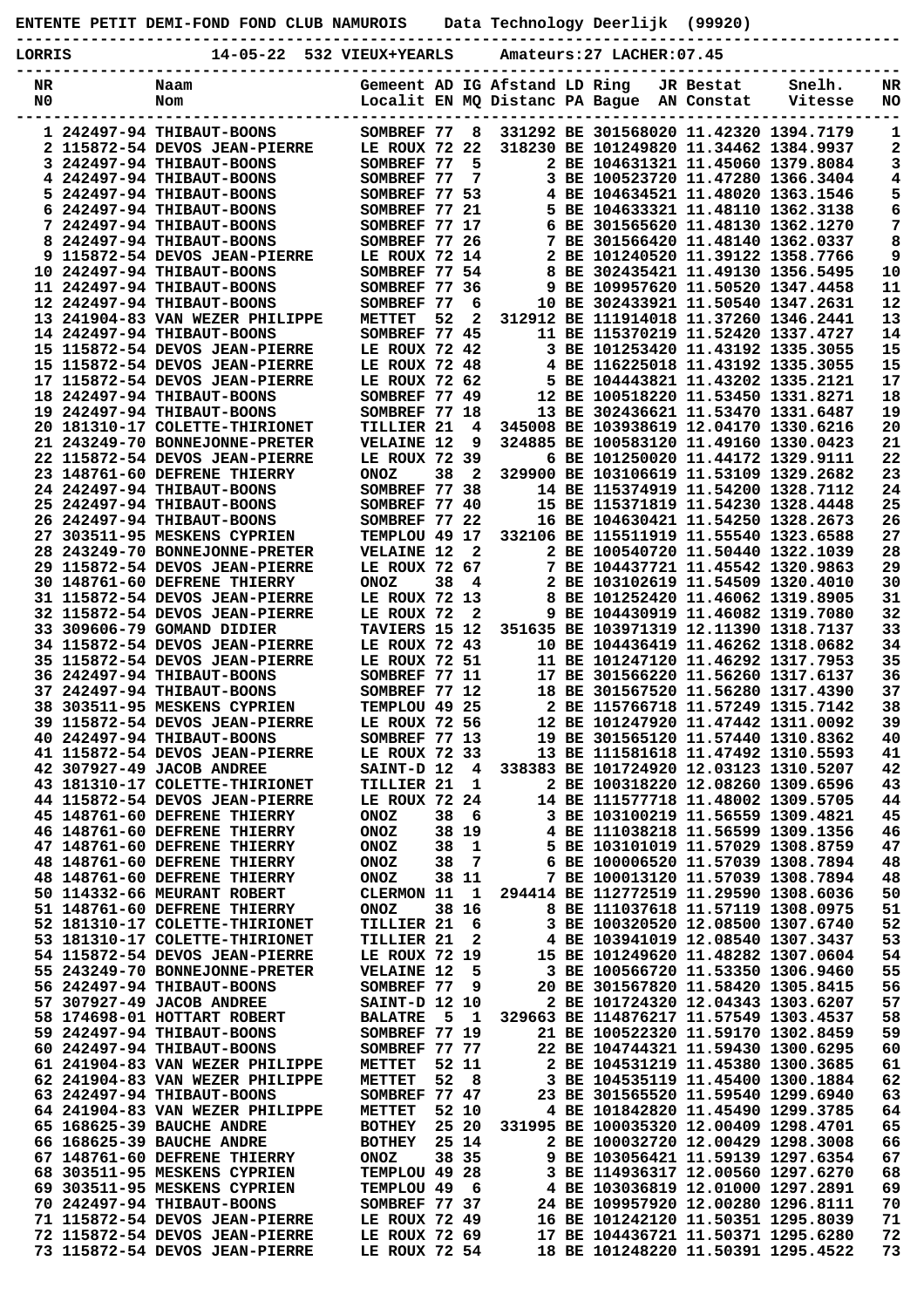|  | 74 115872-54 DEVOS JEAN-PIERRE                                     | LE ROUX 72 58                  |                         |              | 19 BE 115517719 11.50421 1295.1886                                       |  | 74         |
|--|--------------------------------------------------------------------|--------------------------------|-------------------------|--------------|--------------------------------------------------------------------------|--|------------|
|  | 75 115872-54 DEVOS JEAN-PIERRE                                     | LE ROUX 72                     |                         | 1            | 20 BE 101249420 11.50431 1295.1008                                       |  | 75         |
|  | 76 242497-94 THIBAUT-BOONS                                         | SOMBREF 77 28                  |                         |              | 25 BE 104632821 12.00500 1294.9524                                       |  | 76         |
|  | 76 242497-94 THIBAUT-BOONS                                         | SOMBREF 77 30                  |                         |              | 26 BE 302435121 12.00500 1294.9524                                       |  | 76         |
|  | 78 303511-95 MESKENS CYPRIEN                                       | TEMPLOU 49 33                  |                         |              | 5 BE 115528019 12.01400 1293.9195                                        |  | 78         |
|  | 79 302172-17 VANDIEST JEAN-BAPTIST AISCHE- 12                      |                                |                         | 9            | 345957 BE 107227019 12.12260 1293.6196                                   |  | 79         |
|  | 80 303511-95 MESKENS CYPRIEN                                       | TEMPLOU 49                     |                         | 2            | 6 BE 111722518 12.01490 1293.1637                                        |  | 80         |
|  | 81 303511-95 MESKENS CYPRIEN                                       | TEMPLOU 49 13                  |                         |              | 7 BE 103049619 12.01499 1293.0882                                        |  | 81         |
|  | 82 307927-49 JACOB ANDREE                                          | SAINT-D 12                     |                         | 8            | 3 BE 101721320 12.06443 1292.8294                                        |  | 82         |
|  | 83 303511-95 MESKENS CYPRIEN                                       | TEMPLOU 49 18                  |                         |              | 8 BE 103040019 12.01539 1292.7526                                        |  | 83         |
|  | 84 302172-17 VANDIEST JEAN-BAPTIST AISCHE- 12                      |                                |                         | 3            | 2 BE 105935519 12.12370 1292.7334                                        |  | 84         |
|  | 85 242497-94 THIBAUT-BOONS<br>86 303511-95 MESKENS CYPRIEN         | SOMBREF 77 65<br>TEMPLOU 49 35 |                         |              | 27 BE 415927820 12.01250 1292.0065<br>9 BE 105150419 12.02030 1291.9899  |  | 85<br>86   |
|  | 87 302172-17 VANDIEST JEAN-BAPTIST AISCHE- 12                      |                                |                         | 6            | 3 BE 105935819 12.12560 1291.2055                                        |  | 87         |
|  | 88 241904-83 VAN WEZER PHILIPPE                                    | METTET                         |                         | 52 12        | 5 BE 101844320 11.47280 1290.5362                                        |  | 88         |
|  | 89 302172-17 VANDIEST JEAN-BAPTIST AISCHE- 12                      |                                |                         | 1            | 4 BE 101579720 12.13060 1290.4028                                        |  | 89         |
|  | 90 307927-49 JACOB ANDREE                                          | SAINT-D 12                     |                         | 3            | 4 BE 103022919 12.07143 1290.3644                                        |  | 90         |
|  | 91 241904-83 VAN WEZER PHILIPPE                                    | METTET                         | 52                      | 6            | 6 BE 101845520 11.47320 1290.1814                                        |  | 91         |
|  | 92 241904-83 VAN WEZER PHILIPPE                                    | METTET                         | 52                      | 9            | 7 BE 101846620 11.47390 1289.5611                                        |  | 92         |
|  | 93 148761-60 DEFRENE THIERRY                                       | <b>ONOZ</b>                    |                         | 38 30        | 10 BE 103050821 12.00529 1289.2678                                       |  | 93         |
|  | 94 300044-23 BALEAU JEAN JACQUES                                   | MOIGNEL 16                     |                         | 8            | 322320 BE 101820720 11.55051 1288.8418                                   |  | 94         |
|  | 95 303511-95 MESKENS CYPRIEN                                       | TEMPLOU 49 11                  |                         |              | 10 BE 103036419 12.02440 1288.5644                                       |  | 95         |
|  | 96 168625-39 BAUCHE ANDRE                                          | <b>BOTHEY</b>                  | 25                      | 3            | 3 BE 111650618 12.03039 1286.4782                                        |  | 96         |
|  | 97 115872-54 DEVOS JEAN-PIERRE                                     | LE ROUX 72 36                  |                         |              | 21 BE 104441619 11.52241 1286.2888                                       |  | 97         |
|  | 98 114332-66 MEURANT ROBERT                                        | CLERMON 11                     |                         | 4            | 2 BE 110277220 11.33540 1286.2123                                        |  | 98         |
|  | 99 115872-54 DEVOS JEAN-PIERRE                                     | LE ROUX 72 18                  |                         |              | 22 BE 104443919 11.52271 1286.0289                                       |  | 99         |
|  | 100 115872-54 DEVOS JEAN-PIERRE                                    | LE ROUX 72                     |                         | 59           | 23 BE 101248920 11.52301 1285.7691                                       |  | 100        |
|  | 101 153368-11 RENARD ERIC                                          | <b>VEDRIN</b>                  | 9                       | 2            | 337342 BE 100271120 12.07500 1283.4826                                   |  | 101        |
|  | 102 153368-11 RENARD ERIC                                          | <b>VEDRIN</b>                  | 9                       | 9            | 2 BE 100299920 12.07550 1283.0758                                        |  | 102        |
|  | 103 115872-54 DEVOS JEAN-PIERRE                                    | LE ROUX 72                     |                         | 3            | 24 BE 101242220 11.53091 1282.4012                                       |  | 103        |
|  | 104 115872-54 DEVOS JEAN-PIERRE                                    | LE ROUX 72                     |                         | 6            | 25 BE 101244520 11.53171 1281.7125                                       |  | 104        |
|  | 105 115872-54 DEVOS JEAN-PIERRE                                    | LE ROUX 72 41                  |                         |              | 26 BE 104438119 11.53231 1281.1965                                       |  | 105        |
|  | 106 115872-54 DEVOS JEAN-PIERRE                                    | LE ROUX 72 20                  |                         |              | 27 BE 101252020 11.53261 1280.9387                                       |  | 106        |
|  | 107 243249-70 BONNEJONNE-PRETER                                    | <b>VELAINE 12</b>              |                         | 4            | 4 BE 100530920 11.58380 1280.9239                                        |  | 107        |
|  | 108 115872-54 DEVOS JEAN-PIERRE                                    | LE ROUX 72                     |                         | 5            | 28 BE 111579318 11.53441 1279.3937                                       |  | 108        |
|  | 109 148761-60 DEFRENE THIERRY                                      | <b>ONOZ</b><br>SOMBREF 77 52   |                         | 38 21        | 11 BE 114988117 12.02519 1279.3516<br>28 BE 104633621 12.04160 1277.8041 |  | 109<br>110 |
|  | 110 242497-94 THIBAUT-BOONS<br>111 241904-83 VAN WEZER PHILIPPE    |                                |                         | 52 45        | 8 BE 104122521 11.49550 1277.6264                                        |  | 111        |
|  | 112 115872-54 DEVOS JEAN-PIERRE                                    | METTET<br>LE ROUX 72 65        |                         |              | 29 BE 104433721 11.54071 1277.4251                                       |  | 112        |
|  | 113 303511-95 MESKENS CYPRIEN                                      | TEMPLOU 49 10                  |                         |              | 11 BE 111710918 12.05120 1276.3490                                       |  | 113        |
|  | 114 310710-19 FONTAINE ALPHONSE                                    | <b>SAINT-D</b>                 | $\mathbf{2}$            | 1            | 338509 BE 114909417 12.10150 1276.1885                                   |  | 114        |
|  | 115 303511-95 MESKENS CYPRIEN                                      | TEMPLOU 49                     |                         | 9            | 12 BE 116572318 12.05140 1276.1855                                       |  | 115        |
|  | 116 240671-14 VIGNERON HENRI                                       | HAM $S/S$                      | - 3                     | 1            | 324745 BE 116669118 11.59441 1274.8346                                   |  | 116        |
|  | 117 115872-54 DEVOS JEAN-PIERRE                                    | LE ROUX 72 21                  |                         |              | 30 BE 101252620 11.54421 1274.4408                                       |  | 117        |
|  | 117 115872-54 DEVOS JEAN-PIERRE                                    | LE ROUX 72 52                  |                         |              | 31 BE 101241820 11.54421 1274.4408                                       |  | 117        |
|  | 119 148761-60 DEFRENE THIERRY                                      | <b>ONOZ</b>                    |                         | 38 36        | 12 BE 103053621 12.03529 1274.3274                                       |  | 119        |
|  | 120 148761-60 DEFRENE THIERRY                                      | <b>ONOZ</b>                    |                         | 38 38        | 13 BE 103048021 12.03549 1274.1633                                       |  | 120        |
|  | 121 115872-54 DEVOS JEAN-PIERRE                                    | LE ROUX 72 53                  |                         |              | 32 BE 101242720 11.54461 1274.1007                                       |  | 121        |
|  | 122 306150-18 GILET DANIEL                                         | <b>ERNAGE</b>                  | 22                      | $_{3}$       | 339494 BE 103127919 12.11309 1273.8270                                   |  | 122        |
|  | 123 242497-94 THIBAUT-BOONS                                        | SOMBREF 77 44                  |                         |              | 29 BE 100521720 12.05060 1273.7101                                       |  | 123        |
|  | 124 243249-70 BONNEJONNE-PRETER                                    | <b>VELAINE 12 11</b>           |                         |              | 5 BE 100583420 12.00100 1273.2266                                        |  | 124        |
|  | 125 307927-49 JACOB ANDREE                                         | SAINT-D 12                     |                         | $\mathbf{2}$ | 5 BE 101724620 12.10593 1272.1723                                        |  | 125        |
|  | 126 240671-14 VIGNERON HENRI                                       | HAM S/S                        | $\overline{\mathbf{3}}$ | 3            | 2 BE 104036819 12.00251 1271.4240                                        |  | 126        |
|  | 127 115872-54 DEVOS JEAN-PIERRE                                    | LE ROUX 72 27                  |                         |              | 33 BE 101244420 11.55451 1269.1042                                       |  | 127        |
|  | 128 115872-54 DEVOS JEAN-PIERRE                                    | LE ROUX 72 11                  |                         |              | 34 BE 101243420 11.55501 1268.6826                                       |  | 128        |
|  | 129 202184-36 BULTOT JOSE & PHILIPP CLERMON                        |                                | $\overline{\mathbf{4}}$ | 3            | 295758 BE 117102916 11.38390 1265.8164                                   |  | 129        |
|  | 130 241904-83 VAN WEZER PHILIPPE                                   | <b>METTET</b>                  | 52                      | 7            | 9 BE 114456417 11.52270 1264.5464                                        |  | 130        |
|  | 131 303511-95 MESKENS CYPRIEN                                      | TEMPLOU 49                     |                         | 1            | 13 BE 114927717 12.07420 1264.2025                                       |  | 131        |
|  | 132 242497-94 THIBAUT-BOONS                                        | SOMBREF 77 72                  |                         |              | 30 BE 104639921 12.07060 1263.9908                                       |  | 132        |
|  | 133 242497-94 THIBAUT-BOONS                                        | SOMBREF 77 39                  |                         |              | 31 BE 100524020 12.07080 1263.8301                                       |  | 133        |
|  | 133 242497-94 THIBAUT-BOONS                                        | SOMBREF 77 67                  |                         |              | 32 BE 415929020 12.07080 1263.8301                                       |  | 133        |
|  | 135 153368-11 RENARD ERIC                                          | <b>VEDRIN</b>                  | 9                       | 4            | 3 BE 100271920 12.12220 1261.7205                                        |  | 135        |
|  | 136 243249-70 BONNEJONNE-PRETER<br>137 115872-54 DEVOS JEAN-PIERRE | <b>VELAINE 12 12</b>           |                         |              | 6 BE 100541020 12.02350 1261.2811<br>35 BE 101255020 11.57241 1260.8078  |  | 136<br>137 |
|  | 138 242497-94 THIBAUT-BOONS                                        | LE ROUX 72 44<br>SOMBREF 77 73 |                         |              | 33 BE 415930020 12.07460 1260.7840                                       |  | 138        |
|  | 139 303511-95 MESKENS CYPRIEN                                      | TEMPLOU 49 23                  |                         |              | 14 BE 103036719 12.08450 1259.1697                                       |  | 139        |
|  | 140 181310-17 COLETTE-THIRIONET                                    | TILLIER 21                     |                         | 5            | 5 BE 100442220 12.19000 1259.1533                                        |  | 140        |
|  | 141 115872-54 DEVOS JEAN-PIERRE                                    | LE ROUX 72 26                  |                         |              | 36 BE 104437919 11.57441 1259.1450                                       |  | 141        |
|  | 142 115872-54 DEVOS JEAN-PIERRE                                    | LE ROUX 72 37                  |                         |              | 37 BE 104442519 11.57461 1258.9789                                       |  | 142        |
|  | 143 148761-60 DEFRENE THIERRY                                      | <b>ONOZ</b>                    |                         | 38 27        | 14 BE 103050921 12.07049 1258.7679                                       |  | 143        |
|  | 144 241904-83 VAN WEZER PHILIPPE                                   | <b>METTET</b>                  |                         | 52 14        | 10 BE 101845320 11.53360 1258.6967                                       |  | 144        |
|  | 145 148761-60 DEFRENE THIERRY                                      | <b>ONOZ</b>                    |                         | 38 20        | 15 BE 114984517 12.07069 1258.6079                                       |  | 145        |
|  | 146 242497-94 THIBAUT-BOONS                                        | SOMBREF 77 48                  |                         |              | 34 BE 301565920 12.08160 1258.3895                                       |  | 146        |
|  | 147 148761-60 DEFRENE THIERRY                                      | <b>ONOZ</b>                    |                         | 38 12        | 16 BE 100009420 12.07099 1258.3678                                       |  | 147        |
|  | 147 148761-60 DEFRENE THIERRY                                      | <b>ONOZ</b>                    |                         | 38 18        | 17 BE 100004720 12.07099 1258.3678                                       |  | 147        |
|  | 149 168625-39 BAUCHE ANDRE                                         | <b>BOTHEY</b>                  | 25                      | $\mathbf{2}$ | 4 BE 100128620 12.08519 1258.2002                                        |  | 149        |
|  | 150 303511-95 MESKENS CYPRIEN                                      | TEMPLOU 49 47                  |                         |              | 15 BE 103040919 12.09010 1257.8979                                       |  | 150        |
|  | 151 303511-95 MESKENS CYPRIEN                                      | TEMPLOU 49 41                  |                         |              | 16 BE 103037619 12.09070 1257.4216                                       |  | 151        |
|  | 152 303511-95 MESKENS CYPRIEN                                      | TEMPLOU 49 22                  |                         |              | 17 BE 115546719 12.09139 1256.8743                                       |  | 152        |
|  | 153 242497-94 THIBAUT-BOONS                                        | SOMBREF 77 10                  |                         |              | 35 BE 100522520 12.08410 1256.4010                                       |  | 153        |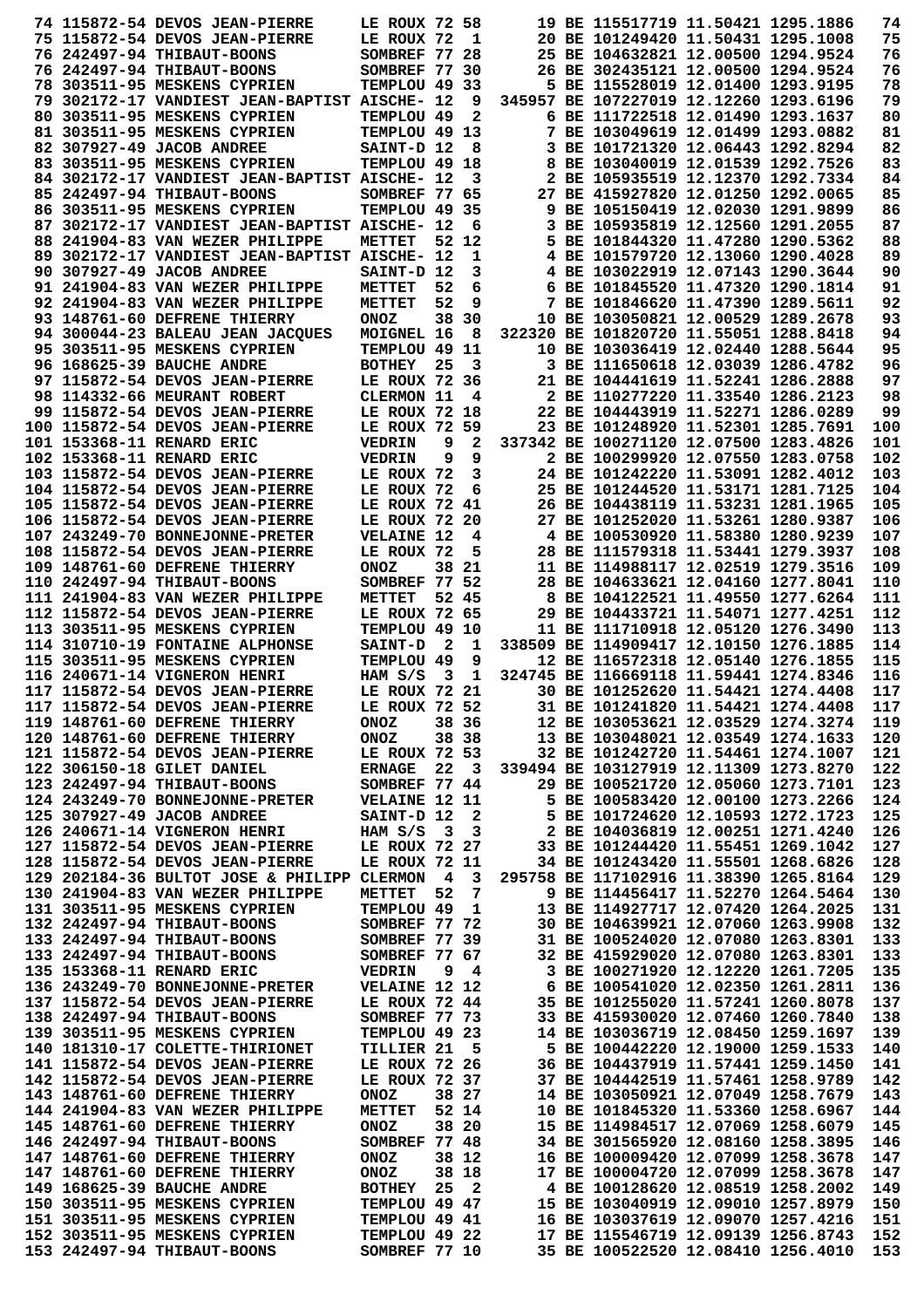|                                                                                                                                                                          |  | 154 168625-39 BAUCHE ANDRE<br>155 115872-54 DEVOS JEAN-PIERRE<br>156 241904-83 VAN WEZER PHILIPPE<br>157 241904-83 VAN WEZER PHILIPPE<br>158 300044-23 BALEAU JEAN JACQUES<br>159 148761-60 DEFRENE THIERRY<br>160 181310-17 COLETTE-THIRIONET<br>161 115872-54 DEVOS JEAN-PIERRE<br>162 148761-60 DEFRENE THIERRY<br>163 115872-54 DEVOS JEAN-PIERRE<br>164 310710-19 FONTAINE ALPHONSE<br>165 242497-94 THIBAUT-BOONS<br>166 114332-66 MEURANT ROBERT<br>167 307927-49 JACOB ANDREE<br>168 307927-49 JACOB ANDREE<br>169 148761-60 DEFRENE THIERRY<br>170 303511-95 MESKENS CYPRIEN<br>171 300044-23 BALEAU JEAN JACQUES<br>172 241904-83 VAN WEZER PHILIPPE<br>173 303511-95 MESKENS CYPRIEN<br>174 242497-94 THIBAUT-BOONS<br>175 308826-75 HAUTPHENNE DANIEL<br>176 300044-23 BALEAU JEAN JACQUES<br>177 115872-54 DEVOS JEAN-PIERRE<br>178 242497-94 THIBAUT-BOONS | <b>BOTHEY</b><br>LE ROUX 72<br>METTET<br>METTET<br>MOIGNEL 16<br><b>ONOZ</b><br>TILLIER 21 19<br>LE ROUX 72 61<br><b>ONOZ</b><br>LE ROUX 72 46<br><b>SAINT-D</b><br>SOMBREF 77 51<br>CLERMON 11<br>SAINT-D 12<br>SAINT-D 12<br><b>ONOZ</b><br>TEMPLOU 49 32<br>MOIGNEL 16<br>METTET<br>TEMPLOU 49<br>SOMBREF 77 14<br><b>SAINT-D</b> | 25 19<br>52<br>52<br>2<br>$6^{\circ}$ | 8<br>5<br>4<br>9<br>38 15<br>38 14<br>2<br>9<br>6<br>5<br>38 10<br>2<br>52 49<br>7<br>$\overline{\mathbf{2}}$ |                               |  | 5 BE 117027017 12.09169 1256.2165<br>38 BE 101243820 11.58231 1255.9149<br>11 BE 111913418 11.54230 1254.7430<br>12 BE 115779417 11.54240 1254.6592<br>2 BE 104071619 12.01541 1254.6435<br>18 BE 114999717 12.08049 1253.9832<br>6 BE 103889321 12.20140 1253.5110<br>39 BE 104432121 11.59011 1252.7836<br>19 BE 103108619 12.08219 1252.6342<br>40 BE 101243620 11.59131 1251.7980<br>2 BE 104070721 12.15350 1251.0342<br>36 BE 100521520 12.09520 1250.7878<br>3 BE 101269018 11.40240 1250.6967<br>6 BE 101722620 12.15583 1248.7763<br>7 BE 101722420 12.15593 1248.6995<br>20 BE 100014720 12.09149 1248.4469<br>18 BE 111724418 12.11010 1248.4406<br>3 BE 111972318 12.03191 1247.7628<br>13 BE 104120421 11.55590 1246.7441<br>19 BE 111711718 12.11310 1246.0984<br>37 BE 302434421 12.10520 1246.0832<br>338523 BE 100511820 12.16460 1245.6384 |           | MOIGNEL 16 12 4 BE 101830220 12.03511 1245.1919<br>LE ROUX 72 15 41 BE 111574618 12.00431 1244.4552<br>SOMBREF 77 58 38 BE 100509620 12.11260 1243.4330 | 154<br>155<br>156<br>157<br>158<br>159<br>160<br>161<br>162<br>163<br>164<br>165<br>166<br>167<br>168<br>169<br>170<br>171<br>172<br>173<br>174<br>175<br>176<br>177<br>178 |
|--------------------------------------------------------------------------------------------------------------------------------------------------------------------------|--|--------------------------------------------------------------------------------------------------------------------------------------------------------------------------------------------------------------------------------------------------------------------------------------------------------------------------------------------------------------------------------------------------------------------------------------------------------------------------------------------------------------------------------------------------------------------------------------------------------------------------------------------------------------------------------------------------------------------------------------------------------------------------------------------------------------------------------------------------------------------------|--------------------------------------------------------------------------------------------------------------------------------------------------------------------------------------------------------------------------------------------------------------------------------------------------------------------------------------|---------------------------------------|---------------------------------------------------------------------------------------------------------------|-------------------------------|--|--------------------------------------------------------------------------------------------------------------------------------------------------------------------------------------------------------------------------------------------------------------------------------------------------------------------------------------------------------------------------------------------------------------------------------------------------------------------------------------------------------------------------------------------------------------------------------------------------------------------------------------------------------------------------------------------------------------------------------------------------------------------------------------------------------------------------------------------------------------|-----------|---------------------------------------------------------------------------------------------------------------------------------------------------------|-----------------------------------------------------------------------------------------------------------------------------------------------------------------------------|
| ENTENTE PETIT DEMI-FOND FOND CLUB NAMUROIS Data Technology Deerlijk (99920)<br>-----------------------<br>14-05-22 134 YEARLINGS<br>Amateurs: 12 LACHER: 07.45<br>LORRIS |  |                                                                                                                                                                                                                                                                                                                                                                                                                                                                                                                                                                                                                                                                                                                                                                                                                                                                          |                                                                                                                                                                                                                                                                                                                                      |                                       |                                                                                                               |                               |  |                                                                                                                                                                                                                                                                                                                                                                                                                                                                                                                                                                                                                                                                                                                                                                                                                                                              |           |                                                                                                                                                         |                                                                                                                                                                             |
| NR<br>N0                                                                                                                                                                 |  | Naam<br>Nom                                                                                                                                                                                                                                                                                                                                                                                                                                                                                                                                                                                                                                                                                                                                                                                                                                                              |                                                                                                                                                                                                                                                                                                                                      |                                       |                                                                                                               | Gemeent AD IG Afstand LD Ring |  | Localit EN MQ Distanc PA Bague AN Constat                                                                                                                                                                                                                                                                                                                                                                                                                                                                                                                                                                                                                                                                                                                                                                                                                    | JR Bestat | Snelh.<br>Vitesse                                                                                                                                       | NR<br>NO                                                                                                                                                                    |
|                                                                                                                                                                          |  |                                                                                                                                                                                                                                                                                                                                                                                                                                                                                                                                                                                                                                                                                                                                                                                                                                                                          |                                                                                                                                                                                                                                                                                                                                      |                                       |                                                                                                               |                               |  |                                                                                                                                                                                                                                                                                                                                                                                                                                                                                                                                                                                                                                                                                                                                                                                                                                                              |           |                                                                                                                                                         |                                                                                                                                                                             |
|                                                                                                                                                                          |  | 1 242497-94 THIBAUT-BOONS<br>2 242497-94 THIBAUT-BOONS                                                                                                                                                                                                                                                                                                                                                                                                                                                                                                                                                                                                                                                                                                                                                                                                                   | SOMBREF 35<br>SOMBREF 35 24                                                                                                                                                                                                                                                                                                          |                                       | 2                                                                                                             |                               |  | 331292 BE 104631321 11.45060 1379.8084<br>2 BE 104634521 11.48020 1363.1546                                                                                                                                                                                                                                                                                                                                                                                                                                                                                                                                                                                                                                                                                                                                                                                  |           |                                                                                                                                                         | 1<br>2                                                                                                                                                                      |
|                                                                                                                                                                          |  | 3 242497-94 THIBAUT-BOONS                                                                                                                                                                                                                                                                                                                                                                                                                                                                                                                                                                                                                                                                                                                                                                                                                                                | SOMBREF 35                                                                                                                                                                                                                                                                                                                           |                                       | 8                                                                                                             |                               |  | 3 BE 104633321 11.48110 1362.3138                                                                                                                                                                                                                                                                                                                                                                                                                                                                                                                                                                                                                                                                                                                                                                                                                            |           |                                                                                                                                                         | з                                                                                                                                                                           |
|                                                                                                                                                                          |  | 4 242497-94 THIBAUT-BOONS                                                                                                                                                                                                                                                                                                                                                                                                                                                                                                                                                                                                                                                                                                                                                                                                                                                | SOMBREF 35 25                                                                                                                                                                                                                                                                                                                        |                                       |                                                                                                               |                               |  | 4 BE 302435421 11.49130 1356.5495                                                                                                                                                                                                                                                                                                                                                                                                                                                                                                                                                                                                                                                                                                                                                                                                                            |           |                                                                                                                                                         | 4                                                                                                                                                                           |
|                                                                                                                                                                          |  | 5 242497-94 THIBAUT-BOONS                                                                                                                                                                                                                                                                                                                                                                                                                                                                                                                                                                                                                                                                                                                                                                                                                                                | SOMBREF 35                                                                                                                                                                                                                                                                                                                           |                                       | 3                                                                                                             |                               |  | 5 BE 302433921 11.50540 1347.2631                                                                                                                                                                                                                                                                                                                                                                                                                                                                                                                                                                                                                                                                                                                                                                                                                            |           |                                                                                                                                                         | 5                                                                                                                                                                           |
|                                                                                                                                                                          |  | 6 115872-54 DEVOS JEAN-PIERRE                                                                                                                                                                                                                                                                                                                                                                                                                                                                                                                                                                                                                                                                                                                                                                                                                                            | LE ROUX 13                                                                                                                                                                                                                                                                                                                           |                                       | 3                                                                                                             |                               |  | 318230 BE 104443821 11.43202 1335.2121                                                                                                                                                                                                                                                                                                                                                                                                                                                                                                                                                                                                                                                                                                                                                                                                                       |           |                                                                                                                                                         | 6                                                                                                                                                                           |
|                                                                                                                                                                          |  | 7 242497-94 THIBAUT-BOONS                                                                                                                                                                                                                                                                                                                                                                                                                                                                                                                                                                                                                                                                                                                                                                                                                                                | SOMBREF 35                                                                                                                                                                                                                                                                                                                           |                                       | 7                                                                                                             |                               |  | 6 BE 302436621 11.53470 1331.6487                                                                                                                                                                                                                                                                                                                                                                                                                                                                                                                                                                                                                                                                                                                                                                                                                            |           |                                                                                                                                                         | 7                                                                                                                                                                           |
| 8                                                                                                                                                                        |  | 242497-94 THIBAUT-BOONS                                                                                                                                                                                                                                                                                                                                                                                                                                                                                                                                                                                                                                                                                                                                                                                                                                                  | SOMBREF 35                                                                                                                                                                                                                                                                                                                           |                                       | 9                                                                                                             |                               |  | 7 BE 104630421 11.54250 1328.2673                                                                                                                                                                                                                                                                                                                                                                                                                                                                                                                                                                                                                                                                                                                                                                                                                            |           |                                                                                                                                                         | 8                                                                                                                                                                           |
|                                                                                                                                                                          |  | 9 115872-54 DEVOS JEAN-PIERRE                                                                                                                                                                                                                                                                                                                                                                                                                                                                                                                                                                                                                                                                                                                                                                                                                                            | LE ROUX 13                                                                                                                                                                                                                                                                                                                           |                                       | 8                                                                                                             |                               |  | 2 BE 104437721 11.45542 1320.9863                                                                                                                                                                                                                                                                                                                                                                                                                                                                                                                                                                                                                                                                                                                                                                                                                            |           |                                                                                                                                                         | 9                                                                                                                                                                           |
|                                                                                                                                                                          |  | 10 242497-94 THIBAUT-BOONS                                                                                                                                                                                                                                                                                                                                                                                                                                                                                                                                                                                                                                                                                                                                                                                                                                               | SOMBREF 35 35                                                                                                                                                                                                                                                                                                                        |                                       |                                                                                                               |                               |  | 8 BE 104744321 11.59430 1300.6295                                                                                                                                                                                                                                                                                                                                                                                                                                                                                                                                                                                                                                                                                                                                                                                                                            |           |                                                                                                                                                         | 10                                                                                                                                                                          |
|                                                                                                                                                                          |  | 11 148761-60 DEFRENE THIERRY                                                                                                                                                                                                                                                                                                                                                                                                                                                                                                                                                                                                                                                                                                                                                                                                                                             | ONOZ                                                                                                                                                                                                                                                                                                                                 |                                       |                                                                                                               |                               |  | 17 14 329900 BE 103056421 11.59139 1297.6354                                                                                                                                                                                                                                                                                                                                                                                                                                                                                                                                                                                                                                                                                                                                                                                                                 |           |                                                                                                                                                         | ${\bf 11}$                                                                                                                                                                  |
|                                                                                                                                                                          |  | 12 115872-54 DEVOS JEAN-PIERRE                                                                                                                                                                                                                                                                                                                                                                                                                                                                                                                                                                                                                                                                                                                                                                                                                                           | LE ROUX 13 10                                                                                                                                                                                                                                                                                                                        |                                       |                                                                                                               |                               |  | 3 BE 104436721 11.50371 1295.6280                                                                                                                                                                                                                                                                                                                                                                                                                                                                                                                                                                                                                                                                                                                                                                                                                            |           |                                                                                                                                                         | 12                                                                                                                                                                          |
|                                                                                                                                                                          |  | 13 242497-94 THIBAUT-BOONS                                                                                                                                                                                                                                                                                                                                                                                                                                                                                                                                                                                                                                                                                                                                                                                                                                               | SOMBREF 35 12                                                                                                                                                                                                                                                                                                                        |                                       |                                                                                                               |                               |  | 9 BE 104632821 12.00500 1294.9524                                                                                                                                                                                                                                                                                                                                                                                                                                                                                                                                                                                                                                                                                                                                                                                                                            |           |                                                                                                                                                         | 13                                                                                                                                                                          |
|                                                                                                                                                                          |  | 13 242497-94 THIBAUT-BOONS                                                                                                                                                                                                                                                                                                                                                                                                                                                                                                                                                                                                                                                                                                                                                                                                                                               | SOMBREF 35 14                                                                                                                                                                                                                                                                                                                        |                                       |                                                                                                               |                               |  | 10 BE 302435121 12.00500 1294.9524                                                                                                                                                                                                                                                                                                                                                                                                                                                                                                                                                                                                                                                                                                                                                                                                                           |           |                                                                                                                                                         | 13                                                                                                                                                                          |
|                                                                                                                                                                          |  | 15 148761-60 DEFRENE THIERRY<br>16 242497-94 THIBAUT-BOONS                                                                                                                                                                                                                                                                                                                                                                                                                                                                                                                                                                                                                                                                                                                                                                                                               | <b>ONOZ</b><br>SOMBREF 35 23                                                                                                                                                                                                                                                                                                         | 17                                    | 9                                                                                                             |                               |  | 2 BE 103050821 12.00529 1289.2678<br>11 BE 104633621 12.04160 1277.8041                                                                                                                                                                                                                                                                                                                                                                                                                                                                                                                                                                                                                                                                                                                                                                                      |           |                                                                                                                                                         | 15<br>16                                                                                                                                                                    |
|                                                                                                                                                                          |  | 17 241904-83 VAN WEZER PHILIPPE                                                                                                                                                                                                                                                                                                                                                                                                                                                                                                                                                                                                                                                                                                                                                                                                                                          | <b>METTET</b>                                                                                                                                                                                                                                                                                                                        |                                       | 32 26                                                                                                         |                               |  | 312912 BE 104122521 11.49550 1277.6264                                                                                                                                                                                                                                                                                                                                                                                                                                                                                                                                                                                                                                                                                                                                                                                                                       |           |                                                                                                                                                         | 17                                                                                                                                                                          |
|                                                                                                                                                                          |  | 18 115872-54 DEVOS JEAN-PIERRE                                                                                                                                                                                                                                                                                                                                                                                                                                                                                                                                                                                                                                                                                                                                                                                                                                           | LE ROUX 13 6                                                                                                                                                                                                                                                                                                                         |                                       |                                                                                                               |                               |  | 4 BE 104433721 11.54071 1277.4251                                                                                                                                                                                                                                                                                                                                                                                                                                                                                                                                                                                                                                                                                                                                                                                                                            |           |                                                                                                                                                         | 18                                                                                                                                                                          |
|                                                                                                                                                                          |  | 19 148761-60 DEFRENE THIERRY                                                                                                                                                                                                                                                                                                                                                                                                                                                                                                                                                                                                                                                                                                                                                                                                                                             | <b>ONOZ</b>                                                                                                                                                                                                                                                                                                                          |                                       | 17 15                                                                                                         |                               |  | 3 BE 103053621 12.03529 1274.3274                                                                                                                                                                                                                                                                                                                                                                                                                                                                                                                                                                                                                                                                                                                                                                                                                            |           |                                                                                                                                                         | 19                                                                                                                                                                          |
|                                                                                                                                                                          |  | 20 148761-60 DEFRENE THIERRY                                                                                                                                                                                                                                                                                                                                                                                                                                                                                                                                                                                                                                                                                                                                                                                                                                             | <b>ONOZ</b>                                                                                                                                                                                                                                                                                                                          | 17 17                                 |                                                                                                               |                               |  | 4 BE 103048021 12.03549 1274.1633                                                                                                                                                                                                                                                                                                                                                                                                                                                                                                                                                                                                                                                                                                                                                                                                                            |           |                                                                                                                                                         | 20                                                                                                                                                                          |
|                                                                                                                                                                          |  | 21 242497-94 THIBAUT-BOONS                                                                                                                                                                                                                                                                                                                                                                                                                                                                                                                                                                                                                                                                                                                                                                                                                                               | SOMBREF 35 32                                                                                                                                                                                                                                                                                                                        |                                       |                                                                                                               |                               |  | 12 BE 104639921 12.07060 1263.9908                                                                                                                                                                                                                                                                                                                                                                                                                                                                                                                                                                                                                                                                                                                                                                                                                           |           |                                                                                                                                                         | 21                                                                                                                                                                          |
|                                                                                                                                                                          |  | 22 148761-60 DEFRENE THIERRY                                                                                                                                                                                                                                                                                                                                                                                                                                                                                                                                                                                                                                                                                                                                                                                                                                             | <b>ONOZ</b>                                                                                                                                                                                                                                                                                                                          | 17                                    | 6                                                                                                             |                               |  | 5 BE 103050921 12.07049 1258.7679                                                                                                                                                                                                                                                                                                                                                                                                                                                                                                                                                                                                                                                                                                                                                                                                                            |           |                                                                                                                                                         | 22                                                                                                                                                                          |
|                                                                                                                                                                          |  | 23 181310-17 COLETTE-THIRIONET                                                                                                                                                                                                                                                                                                                                                                                                                                                                                                                                                                                                                                                                                                                                                                                                                                           | TILLIER <sub>3</sub>                                                                                                                                                                                                                                                                                                                 |                                       | 1                                                                                                             |                               |  | 345008 BE 103889321 12.20140 1253.5110                                                                                                                                                                                                                                                                                                                                                                                                                                                                                                                                                                                                                                                                                                                                                                                                                       |           |                                                                                                                                                         | 23                                                                                                                                                                          |
|                                                                                                                                                                          |  | 24 115872-54 DEVOS JEAN-PIERRE                                                                                                                                                                                                                                                                                                                                                                                                                                                                                                                                                                                                                                                                                                                                                                                                                                           | LE ROUX 13                                                                                                                                                                                                                                                                                                                           |                                       | $\mathbf{2}$                                                                                                  |                               |  | 5 BE 104432121 11.59011 1252.7836                                                                                                                                                                                                                                                                                                                                                                                                                                                                                                                                                                                                                                                                                                                                                                                                                            |           |                                                                                                                                                         | 24                                                                                                                                                                          |
|                                                                                                                                                                          |  | 25 310710-19 FONTAINE ALPHONSE                                                                                                                                                                                                                                                                                                                                                                                                                                                                                                                                                                                                                                                                                                                                                                                                                                           | <b>SAINT-D</b>                                                                                                                                                                                                                                                                                                                       | 1                                     | 1                                                                                                             |                               |  | 338509 BE 104070721 12.15350 1251.0342                                                                                                                                                                                                                                                                                                                                                                                                                                                                                                                                                                                                                                                                                                                                                                                                                       |           |                                                                                                                                                         | 25                                                                                                                                                                          |
|                                                                                                                                                                          |  | 26 241904-83 VAN WEZER PHILIPPE                                                                                                                                                                                                                                                                                                                                                                                                                                                                                                                                                                                                                                                                                                                                                                                                                                          | <b>METTET</b>                                                                                                                                                                                                                                                                                                                        |                                       | 32 29                                                                                                         |                               |  | 2 BE 104120421 11.55590 1246.7441                                                                                                                                                                                                                                                                                                                                                                                                                                                                                                                                                                                                                                                                                                                                                                                                                            |           |                                                                                                                                                         | 26                                                                                                                                                                          |
|                                                                                                                                                                          |  | 27 242497-94 THIBAUT-BOONS<br>28 115872-54 DEVOS JEAN-PIERRE                                                                                                                                                                                                                                                                                                                                                                                                                                                                                                                                                                                                                                                                                                                                                                                                             | SOMBREF 35<br>LE ROUX 13 13                                                                                                                                                                                                                                                                                                          |                                       | $\frac{4}{3}$                                                                                                 |                               |  | 13 BE 302434421 12.10520 1246.0832<br>6 BE 104435321 12.01141 1241.9459                                                                                                                                                                                                                                                                                                                                                                                                                                                                                                                                                                                                                                                                                                                                                                                      |           |                                                                                                                                                         | 27<br>28                                                                                                                                                                    |
|                                                                                                                                                                          |  | 29 241904-83 VAN WEZER PHILIPPE                                                                                                                                                                                                                                                                                                                                                                                                                                                                                                                                                                                                                                                                                                                                                                                                                                          | METTET                                                                                                                                                                                                                                                                                                                               | 32                                    | 1                                                                                                             |                               |  | 3 BE 104121821 11.57140 1240.5656                                                                                                                                                                                                                                                                                                                                                                                                                                                                                                                                                                                                                                                                                                                                                                                                                            |           |                                                                                                                                                         | 29                                                                                                                                                                          |
|                                                                                                                                                                          |  | 30 104554-85 VAN DEN BROECK GERARD VITRIVA 17                                                                                                                                                                                                                                                                                                                                                                                                                                                                                                                                                                                                                                                                                                                                                                                                                            |                                                                                                                                                                                                                                                                                                                                      |                                       | 2                                                                                                             |                               |  | 319181 BE 110806221 12.02539 1237.6234                                                                                                                                                                                                                                                                                                                                                                                                                                                                                                                                                                                                                                                                                                                                                                                                                       |           |                                                                                                                                                         | 30                                                                                                                                                                          |
|                                                                                                                                                                          |  | 31 104554-85 VAN DEN BROECK GERARD VITRIVA 17 14                                                                                                                                                                                                                                                                                                                                                                                                                                                                                                                                                                                                                                                                                                                                                                                                                         |                                                                                                                                                                                                                                                                                                                                      |                                       |                                                                                                               |                               |  | 2 BE 104430721 12.02559 1237.4634                                                                                                                                                                                                                                                                                                                                                                                                                                                                                                                                                                                                                                                                                                                                                                                                                            |           |                                                                                                                                                         | 31                                                                                                                                                                          |
|                                                                                                                                                                          |  | 32 241904-83 VAN WEZER PHILIPPE                                                                                                                                                                                                                                                                                                                                                                                                                                                                                                                                                                                                                                                                                                                                                                                                                                          | <b>METTET</b>                                                                                                                                                                                                                                                                                                                        |                                       | 32 19                                                                                                         |                               |  | 4 BE 104126321 11.59370 1228.9533                                                                                                                                                                                                                                                                                                                                                                                                                                                                                                                                                                                                                                                                                                                                                                                                                            |           |                                                                                                                                                         | 32                                                                                                                                                                          |
|                                                                                                                                                                          |  | 33 241904-83 VAN WEZER PHILIPPE                                                                                                                                                                                                                                                                                                                                                                                                                                                                                                                                                                                                                                                                                                                                                                                                                                          | METTET                                                                                                                                                                                                                                                                                                                               |                                       | 32 11                                                                                                         |                               |  | 5 BE 104122121 11.59410 1228.6316                                                                                                                                                                                                                                                                                                                                                                                                                                                                                                                                                                                                                                                                                                                                                                                                                            |           |                                                                                                                                                         | 33                                                                                                                                                                          |
|                                                                                                                                                                          |  | 34 241904-83 VAN WEZER PHILIPPE                                                                                                                                                                                                                                                                                                                                                                                                                                                                                                                                                                                                                                                                                                                                                                                                                                          | <b>METTET</b>                                                                                                                                                                                                                                                                                                                        |                                       | 32 21                                                                                                         |                               |  | 6 BE 104125521 11.59430 1228.4708                                                                                                                                                                                                                                                                                                                                                                                                                                                                                                                                                                                                                                                                                                                                                                                                                            |           |                                                                                                                                                         | 34                                                                                                                                                                          |
|                                                                                                                                                                          |  | 35 243249-70 BONNEJONNE-PRETER                                                                                                                                                                                                                                                                                                                                                                                                                                                                                                                                                                                                                                                                                                                                                                                                                                           | <b>VELAINE</b>                                                                                                                                                                                                                                                                                                                       | $\overline{4}$                        | 3                                                                                                             |                               |  | 324885 BE 103135621 12.09590 1226.0582                                                                                                                                                                                                                                                                                                                                                                                                                                                                                                                                                                                                                                                                                                                                                                                                                       |           |                                                                                                                                                         | 35                                                                                                                                                                          |
|                                                                                                                                                                          |  | 36 181310-17 COLETTE-THIRIONET                                                                                                                                                                                                                                                                                                                                                                                                                                                                                                                                                                                                                                                                                                                                                                                                                                           | TILLIER                                                                                                                                                                                                                                                                                                                              | $\overline{\mathbf{3}}$               | $\mathbf{2}$                                                                                                  |                               |  | 2 BE 103889521 12.26240 1226.0412                                                                                                                                                                                                                                                                                                                                                                                                                                                                                                                                                                                                                                                                                                                                                                                                                            |           |                                                                                                                                                         | 36                                                                                                                                                                          |
|                                                                                                                                                                          |  | 37 242497-94 THIBAUT-BOONS                                                                                                                                                                                                                                                                                                                                                                                                                                                                                                                                                                                                                                                                                                                                                                                                                                               | SOMBREF 35 16                                                                                                                                                                                                                                                                                                                        |                                       |                                                                                                               |                               |  | 14 BE 302434621 12.15200 1225.4945                                                                                                                                                                                                                                                                                                                                                                                                                                                                                                                                                                                                                                                                                                                                                                                                                           |           |                                                                                                                                                         | 37                                                                                                                                                                          |
|                                                                                                                                                                          |  | 38 104554-85 VAN DEN BROECK GERARD VITRIVA 17 11                                                                                                                                                                                                                                                                                                                                                                                                                                                                                                                                                                                                                                                                                                                                                                                                                         |                                                                                                                                                                                                                                                                                                                                      |                                       |                                                                                                               |                               |  | 3 BE 104423821 12.05319 1225.1140                                                                                                                                                                                                                                                                                                                                                                                                                                                                                                                                                                                                                                                                                                                                                                                                                            |           |                                                                                                                                                         | 38<br>39                                                                                                                                                                    |
|                                                                                                                                                                          |  | 39 242497-94 THIBAUT-BOONS<br>40 243249-70 BONNEJONNE-PRETER                                                                                                                                                                                                                                                                                                                                                                                                                                                                                                                                                                                                                                                                                                                                                                                                             | SOMBREF 35 18<br><b>VELAINE</b>                                                                                                                                                                                                                                                                                                      | 4                                     | 1                                                                                                             |                               |  | 15 BE 302436221 12.15530 1223.0062<br>2 BE 104649621 12.10550 1221.7549                                                                                                                                                                                                                                                                                                                                                                                                                                                                                                                                                                                                                                                                                                                                                                                      |           |                                                                                                                                                         | 40                                                                                                                                                                          |
|                                                                                                                                                                          |  | 41 148761-60 DEFRENE THIERRY                                                                                                                                                                                                                                                                                                                                                                                                                                                                                                                                                                                                                                                                                                                                                                                                                                             | ONOZ                                                                                                                                                                                                                                                                                                                                 | 17                                    | 1                                                                                                             |                               |  | 6 BE 103045821 12.15159 1220.6538                                                                                                                                                                                                                                                                                                                                                                                                                                                                                                                                                                                                                                                                                                                                                                                                                            |           |                                                                                                                                                         | 41                                                                                                                                                                          |
|                                                                                                                                                                          |  | 42 242497-94 THIBAUT-BOONS                                                                                                                                                                                                                                                                                                                                                                                                                                                                                                                                                                                                                                                                                                                                                                                                                                               | SOMBREF 35 15                                                                                                                                                                                                                                                                                                                        |                                       |                                                                                                               |                               |  | 16 BE 104631821 12.16450 1219.1058                                                                                                                                                                                                                                                                                                                                                                                                                                                                                                                                                                                                                                                                                                                                                                                                                           |           |                                                                                                                                                         | 42                                                                                                                                                                          |
|                                                                                                                                                                          |  | 43 242497-94 THIBAUT-BOONS                                                                                                                                                                                                                                                                                                                                                                                                                                                                                                                                                                                                                                                                                                                                                                                                                                               | SOMBREF 35 22                                                                                                                                                                                                                                                                                                                        |                                       |                                                                                                               |                               |  | 17 BE 104632521 12.16470 1218.9563                                                                                                                                                                                                                                                                                                                                                                                                                                                                                                                                                                                                                                                                                                                                                                                                                           |           |                                                                                                                                                         | 43                                                                                                                                                                          |
|                                                                                                                                                                          |  | 44 241904-83 VAN WEZER PHILIPPE                                                                                                                                                                                                                                                                                                                                                                                                                                                                                                                                                                                                                                                                                                                                                                                                                                          | <b>METTET</b> 32 18                                                                                                                                                                                                                                                                                                                  |                                       |                                                                                                               |                               |  | 7 BE 104126021 12.02340 1214.8777                                                                                                                                                                                                                                                                                                                                                                                                                                                                                                                                                                                                                                                                                                                                                                                                                            |           |                                                                                                                                                         | 44                                                                                                                                                                          |
|                                                                                                                                                                          |  | <b>45 104554-85 VAN DEN BROECK GERARD VITRIVA 17 15</b>                                                                                                                                                                                                                                                                                                                                                                                                                                                                                                                                                                                                                                                                                                                                                                                                                  |                                                                                                                                                                                                                                                                                                                                      |                                       |                                                                                                               |                               |  | 4 BE 104427621 12.07439 1214.8555                                                                                                                                                                                                                                                                                                                                                                                                                                                                                                                                                                                                                                                                                                                                                                                                                            |           |                                                                                                                                                         | 45                                                                                                                                                                          |
|                                                                                                                                                                          |  |                                                                                                                                                                                                                                                                                                                                                                                                                                                                                                                                                                                                                                                                                                                                                                                                                                                                          |                                                                                                                                                                                                                                                                                                                                      |                                       |                                                                                                               |                               |  |                                                                                                                                                                                                                                                                                                                                                                                                                                                                                                                                                                                                                                                                                                                                                                                                                                                              |           |                                                                                                                                                         |                                                                                                                                                                             |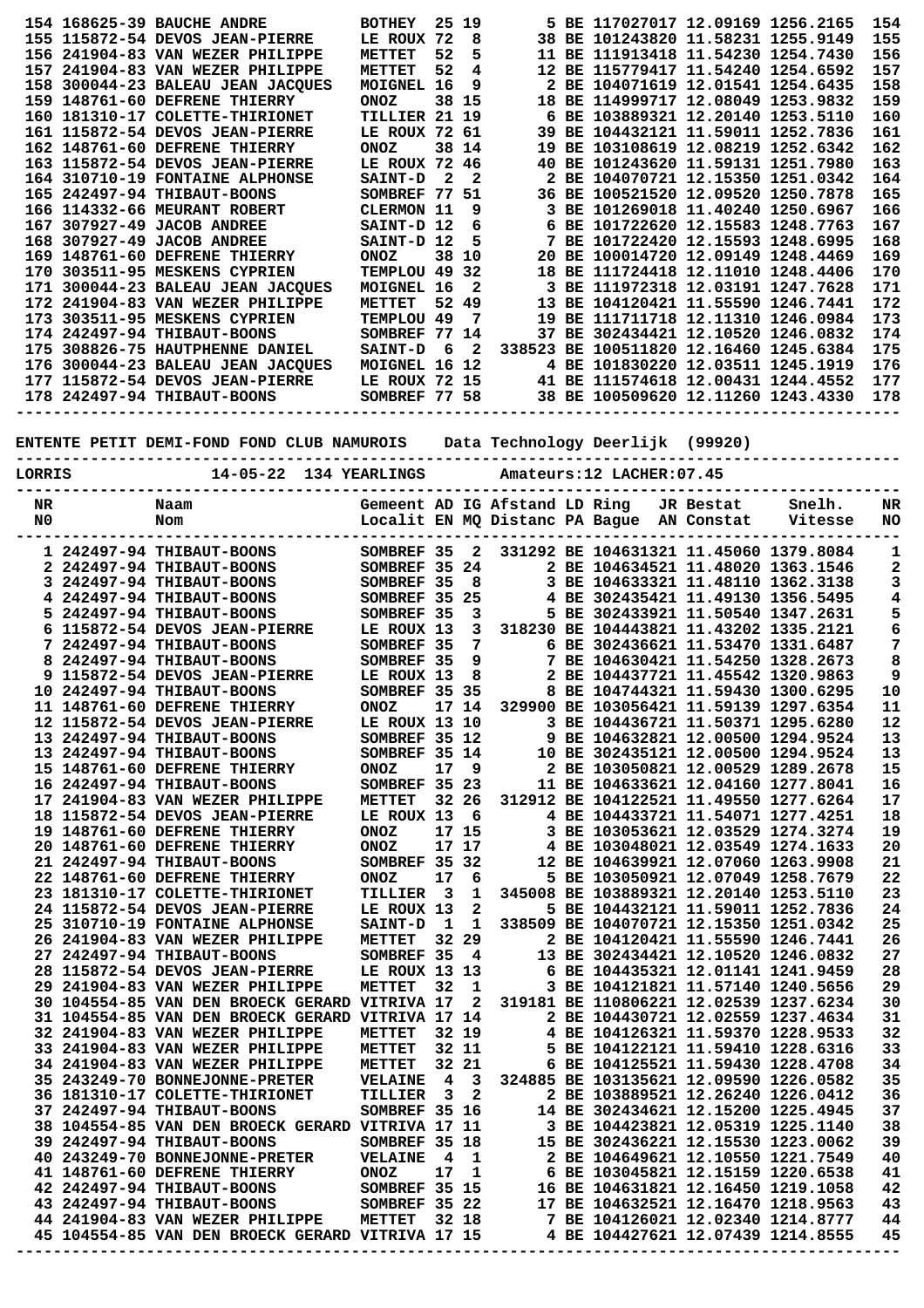**ENTENTE PETIT DEMI-FOND FOND CLUB NAMUROIS Data Technology Deerlijk (99920)**

|   | J |  |  |
|---|---|--|--|
| ı |   |  |  |

**LORRIS 14-05-22 398 VIEUX Amateurs:26 LACHER:07.45**

**-----------------------------------------------------------------------------------------------**

| NR | Naam                                                         | Gemeent AD IG Afstand LD Ring   |                 |              |  | JR Bestat  | <b>Snelh.</b>                                                               | NR       |
|----|--------------------------------------------------------------|---------------------------------|-----------------|--------------|--|------------|-----------------------------------------------------------------------------|----------|
| N0 | Nom                                                          | Localit EN MQ Distanc PA Bague  |                 |              |  | AN Constat | Vitesse                                                                     | NO       |
|    |                                                              | SOMBREF 42                      |                 |              |  |            | 331292 BE 301568020 11.42320 1394.7179                                      |          |
|    | 1 242497-94 THIBAUT-BOONS<br>2 115872-54 DEVOS JEAN-PIERRE   | LE ROUX 59 22                   |                 | 5            |  |            | 318230 BE 101249820 11.34462 1384.9937                                      | 1        |
|    | 3 242497-94 THIBAUT-BOONS                                    | SOMBREF 42                      |                 | 4            |  |            | 2 BE 100523720 11.47280 1366.3404                                           | 2<br>3   |
|    | 4 242497-94 THIBAUT-BOONS                                    | SOMBREF 42 11                   |                 |              |  |            | 3 BE 301565620 11.48130 1362.1270                                           | 4        |
| 5. | 242497-94 THIBAUT-BOONS                                      | SOMBREF 42 15                   |                 |              |  |            | 4 BE 301566420 11.48140 1362.0337                                           | 5        |
| 6  | 115872-54 DEVOS JEAN-PIERRE                                  | LE ROUX 59 14                   |                 |              |  |            | 2 BE 101240520 11.39122 1358.7766                                           | 6        |
|    | 7 242497-94 THIBAUT-BOONS                                    | SOMBREF 42 17                   |                 |              |  |            | 5 BE 109957620 11.50520 1347.4458                                           | 7        |
| 8  | 241904-83 VAN WEZER PHILIPPE                                 | <b>METTET</b>                   | 20              | $\mathbf{2}$ |  |            | 312912 BE 111914018 11.37260 1346.2441                                      | 8        |
|    | 9 242497-94 THIBAUT-BOONS                                    | SOMBREF 42 24                   |                 |              |  |            | 6 BE 115370219 11.52420 1337.4727                                           | 9        |
|    | 10 115872-54 DEVOS JEAN-PIERRE                               | LE ROUX 59 42                   |                 |              |  |            | 3 BE 101253420 11.43192 1335.3055                                           | 10       |
|    | 10 115872-54 DEVOS JEAN-PIERRE                               | LE ROUX 59 48                   |                 |              |  |            | 4 BE 116225018 11.43192 1335.3055                                           | 10       |
|    | 12 242497-94 THIBAUT-BOONS                                   | SOMBREF 42 28                   |                 |              |  |            | 7 BE 100518220 11.53450 1331.8271                                           | 12       |
|    | 13 181310-17 COLETTE-THIRIONET                               | TILLIER 18                      |                 | 4            |  |            | 345008 BE 103938619 12.04170 1330.6216                                      | 13       |
|    | 14 243249-70 BONNEJONNE-PRETER                               | <b>VELAINE</b>                  | 8               | 6            |  |            | 324885 BE 100583120 11.49160 1330.0423                                      | 14       |
|    | 15 115872-54 DEVOS JEAN-PIERRE                               | LE ROUX 59 39                   |                 |              |  |            | 5 BE 101250020 11.44172 1329.9111                                           | 15       |
|    | 16 148761-60 DEFRENE THIERRY                                 | <b>ONOZ</b>                     | 21              | $\mathbf{2}$ |  |            | 329900 BE 103106619 11.53109 1329.2682                                      | 16       |
|    | 17 242497-94 THIBAUT-BOONS                                   | SOMBREF 42 19                   |                 |              |  |            | 8 BE 115374919 11.54200 1328.7112                                           | 17       |
|    | 18 242497-94 THIBAUT-BOONS                                   | SOMBREF 42 21                   |                 |              |  |            | 9 BE 115371819 11.54230 1328.4448                                           | 18       |
|    | 19 303511-95 MESKENS CYPRIEN                                 | TEMPLOU 49 17                   |                 |              |  |            | 332106 BE 115511919 11.55540 1323.6588                                      | 19       |
|    | 20 243249-70 BONNEJONNE-PRETER                               | <b>VELAINE</b>                  | 8               | 2            |  |            | 2 BE 100540720 11.50440 1322.1039                                           | 20       |
|    | 21 148761-60 DEFRENE THIERRY                                 | <b>ONOZ</b>                     | 21              | 4            |  |            | 2 BE 103102619 11.54509 1320.4010                                           | 21       |
|    | 22 115872-54 DEVOS JEAN-PIERRE                               | LE ROUX 59 13<br>LE ROUX 59     |                 |              |  |            | 6 BE 101252420 11.46062 1319.8905<br>7 BE 104430919 11.46082 1319.7080      | 22       |
|    | 23 115872-54 DEVOS JEAN-PIERRE                               |                                 |                 | 2            |  |            |                                                                             | 23<br>24 |
|    | 24 309606-79 GOMAND DIDIER<br>25 115872-54 DEVOS JEAN-PIERRE | TAVIERS 15 12<br>LE ROUX 59 43  |                 |              |  |            | 351635 BE 103971319 12.11390 1318.7137<br>8 BE 104436419 11.46262 1318.0682 | 25       |
|    | 26 115872-54 DEVOS JEAN-PIERRE                               | LE ROUX 59 51                   |                 |              |  |            | 9 BE 101247120 11.46292 1317.7953                                           | 26       |
|    | 27 242497-94 THIBAUT-BOONS                                   | SOMBREF 42                      |                 | 8            |  |            | 10 BE 301566220 11.56260 1317.6137                                          | 27       |
|    | 28 242497-94 THIBAUT-BOONS                                   | SOMBREF 42                      |                 | 9            |  |            | 11 BE 301567520 11.56280 1317.4390                                          | 28       |
|    | 29 303511-95 MESKENS CYPRIEN                                 | TEMPLOU 49 25                   |                 |              |  |            | 2 BE 115766718 11.57249 1315.7142                                           | 29       |
|    | 30 115872-54 DEVOS JEAN-PIERRE                               | LE ROUX 59 56                   |                 |              |  |            | 10 BE 101247920 11.47442 1311.0092                                          | 30       |
|    | 31 242497-94 THIBAUT-BOONS                                   | SOMBREF 42 10                   |                 |              |  |            | 12 BE 301565120 11.57440 1310.8362                                          | 31       |
|    | 32 115872-54 DEVOS JEAN-PIERRE                               | LE ROUX 59 33                   |                 |              |  |            | 11 BE 111581618 11.47492 1310.5593                                          | 32       |
|    | 33 307927-49 JACOB ANDREE                                    | SAINT-D 12                      |                 | 4            |  |            | 338383 BE 101724920 12.03123 1310.5207                                      | 33       |
|    | 34 181310-17 COLETTE-THIRIONET                               | TILLIER 18                      |                 | 1            |  |            | 2 BE 100318220 12.08260 1309.6596                                           | 34       |
|    | 35 115872-54 DEVOS JEAN-PIERRE                               | LE ROUX 59 24                   |                 |              |  |            | 12 BE 111577718 11.48002 1309.5705                                          | 35       |
|    | 36 148761-60 DEFRENE THIERRY                                 | <b>ONOZ</b>                     | 21              | 6            |  |            | 3 BE 103100219 11.56559 1309.4821                                           | 36       |
|    | 37 148761-60 DEFRENE THIERRY                                 | ONOZ                            |                 | 21 19        |  |            | 4 BE 111038218 11.56599 1309.1356                                           | 37       |
|    | 38 148761-60 DEFRENE THIERRY                                 | ONOZ                            | 21              | 1            |  |            | 5 BE 103101019 11.57029 1308.8759                                           | 38       |
|    | 39 148761-60 DEFRENE THIERRY                                 | <b>ONOZ</b>                     | 21              | 7            |  |            | 6 BE 100006520 11.57039 1308.7894                                           | 39       |
|    | 39 148761-60 DEFRENE THIERRY                                 | <b>ONOZ</b>                     | 21 11           |              |  |            | 7 BE 100013120 11.57039 1308.7894                                           | 39       |
|    | 41 114332-66 MEURANT ROBERT                                  | <b>CLERMON 11</b>               |                 | 1            |  |            | 294414 BE 112772519 11.29590 1308.6036                                      | 41       |
|    | 42 148761-60 DEFRENE THIERRY                                 | <b>ONOZ</b>                     |                 | 21 16        |  |            | 8 BE 111037618 11.57119 1308.0975                                           | 42       |
|    | 43 181310-17 COLETTE-THIRIONET                               | <b>TILLIER 18</b>               |                 | 6            |  |            | 3 BE 100320520 12.08500 1307.6740                                           | 43       |
|    | 44 181310-17 COLETTE-THIRIONET                               | TILLIER 18                      |                 | 2            |  |            | 4 BE 103941019 12.08540 1307.3437                                           | 44       |
|    | 45 115872-54 DEVOS JEAN-PIERRE                               | LE ROUX 59 19                   |                 |              |  |            | 13 BE 101249620 11.48282 1307.0604                                          | 45       |
|    | 46 243249-70 BONNEJONNE-PRETER                               | <b>VELAINE</b>                  | - 8             | 4            |  |            | 3 BE 100566720 11.53350 1306.9460                                           | 46       |
|    | 47 242497-94 THIBAUT-BOONS<br>48 307927-49 JACOB ANDREE      | SOMBREF 42                      |                 | 6            |  |            | 13 BE 301567820 11.58420 1305.8415                                          | 47       |
|    | 49 174698-01 HOTTART ROBERT                                  | SAINT-D 12 10                   | - 5             | - 1          |  |            | 2 BE 101724320 12.04343 1303.6207<br>329663 BE 114876217 11.57549 1303.4537 | 48<br>49 |
|    | 50 242497-94 THIBAUT-BOONS                                   | <b>BALATRE</b><br>SOMBREF 42 12 |                 |              |  |            | 14 BE 100522320 11.59170 1302.8459                                          | 50       |
|    | 51 241904-83 VAN WEZER PHILIPPE                              | METTET                          | 20 11           |              |  |            | 2 BE 104531219 11.45380 1300.3685                                           | 51       |
|    | 52 241904-83 VAN WEZER PHILIPPE                              | METTET                          | 20 <sub>8</sub> |              |  |            | 3 BE 104535119 11.45400 1300.1884                                           | 52       |
|    | 53 242497-94 THIBAUT-BOONS                                   | SOMBREF 42 26                   |                 |              |  |            | 15 BE 301565520 11.59540 1299.6940                                          | 53       |
|    | 54 241904-83 VAN WEZER PHILIPPE                              | METTET                          |                 | 20 10        |  |            | 4 BE 101842820 11.45490 1299.3785                                           | 54       |
|    | 55 168625-39 BAUCHE ANDRE                                    | <b>BOTHEY</b>                   |                 | 25 20        |  |            | 331995 BE 100035320 12.00409 1298.4701                                      | 55       |
|    | 56 168625-39 BAUCHE ANDRE                                    | <b>BOTHEY</b>                   |                 | 25 14        |  |            | 2 BE 100032720 12.00429 1298.3008                                           | 56       |
|    | 57 303511-95 MESKENS CYPRIEN                                 | TEMPLOU 49 28                   |                 |              |  |            | 3 BE 114936317 12.00560 1297.6270                                           | 57       |
|    | 58 303511-95 MESKENS CYPRIEN                                 | TEMPLOU 49 6                    |                 |              |  |            | 4 BE 103036819 12.01000 1297.2891                                           | 58       |
|    | 59 242497-94 THIBAUT-BOONS                                   | SOMBREF 42 18                   |                 |              |  |            | 16 BE 109957920 12.00280 1296.8111                                          | 59       |
|    | 60 115872-54 DEVOS JEAN-PIERRE                               | LE ROUX 59 49                   |                 |              |  |            | 14 BE 101242120 11.50351 1295.8039                                          | 60       |
|    | 61 115872-54 DEVOS JEAN-PIERRE                               | LE ROUX 59 54                   |                 |              |  |            | 15 BE 101248220 11.50391 1295.4522                                          | 61       |
|    | 62 115872-54 DEVOS JEAN-PIERRE                               | LE ROUX 59 58                   |                 |              |  |            | 16 BE 115517719 11.50421 1295.1886                                          | 62       |
|    | 63 115872-54 DEVOS JEAN-PIERRE                               | LE ROUX 59                      |                 | -1           |  |            | 17 BE 101249420 11.50431 1295.1008                                          | 63       |
|    | 64 303511-95 MESKENS CYPRIEN                                 | TEMPLOU 49 33                   |                 |              |  |            | 5 BE 115528019 12.01400 1293.9195                                           | 64       |
|    | 65 302172-17 VANDIEST JEAN-BAPTIST AISCHE- 12                |                                 |                 | 9            |  |            | 345957 BE 107227019 12.12260 1293.6196                                      | 65       |
|    | 66 303511-95 MESKENS CYPRIEN                                 | TEMPLOU 49                      |                 | 2            |  |            | 6 BE 111722518 12.01490 1293.1637                                           | 66       |
|    | 67 303511-95 MESKENS CYPRIEN                                 | TEMPLOU 49 13                   |                 |              |  |            | 7 BE 103049619 12.01499 1293.0882                                           | 67       |
|    | 68 307927-49 JACOB ANDREE                                    | SAINT-D 12                      |                 | 8            |  |            | 3 BE 101721320 12.06443 1292.8294                                           | 68       |
|    | 69 303511-95 MESKENS CYPRIEN                                 | TEMPLOU 49 18                   |                 |              |  |            | 8 BE 103040019 12.01539 1292.7526                                           | 69       |
|    | 70 302172-17 VANDIEST JEAN-BAPTIST AISCHE- 12                |                                 |                 | 3            |  |            | 2 BE 105935519 12.12370 1292.7334                                           | 70       |
|    | 71 242497-94 THIBAUT-BOONS                                   | SOMBREF 42 37                   |                 |              |  |            | 17 BE 415927820 12.01250 1292.0065                                          | 71       |
|    | 72 303511-95 MESKENS CYPRIEN                                 | TEMPLOU 49 35                   |                 |              |  |            | 9 BE 105150419 12.02030 1291.9899                                           | 72       |

**-----------------------------------------------------------------------------------------------**